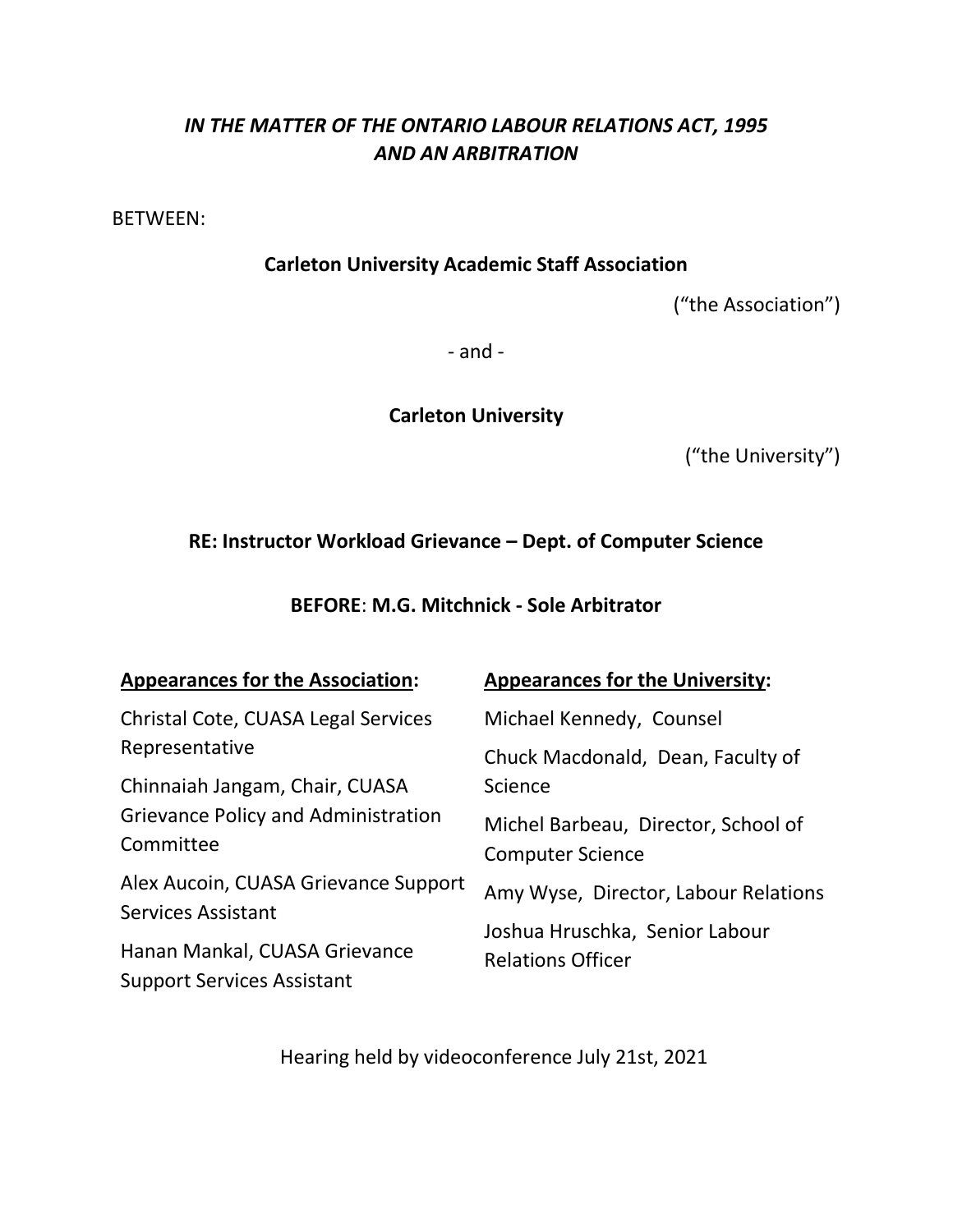# **PRELIMINARY RULING**

The Association is here challenging the University's calculation of the allowable teaching load for Instructors in the Faculty of Science's Computer Science Department. More specifically the Association grieves that the University is incorrectly applying the terms of Article 13.4(b)(i) of the collective agreement by using the figure 2.0, rather than 1.5, as the relevant Faculty teaching-load number in determining the allowable teaching load for Instructors. The Article provides:

### **(b) Instructor Positions Without Individual Job Descriptions**

(i) . . . . Instructor employees shall not teach more than three and one half (3.5) credits or the equivalent of one-and-one half (1.5) times the **normal full teaching load** of faculty employees in the same unit or sub-unit, whichever is less, averaged over each consecutive twenty-four (24) month period, and shall not teach more than the equivalent of one-half credit course in excess of 1.5 times the normal faculty employees teaching workload in any academic year ending August 31. (emphasis added)

The University's Reply to the grievance highlights the issue:

The total teaching load for regular faculty members in the Department of Computer Science is 2.0. This is composed of a 1.5 teaching course load for in class courses. However, faculty members are expected to carry out a 0.5 equivalent for the supervision of graduate students. Therefore, the teaching load for faculty members is 2.0 and the Instructor teaching load is 3.0 (2.0 x 1.5).

The difference between the parties, in other words, is whether the .5 value assigned to the "Faculty" members of the department for the supervision of grad students is properly included in the equation; i.e., in the proper meaning to be attributed to the words "normal full teaching load" in Article 13.4(b)(i). The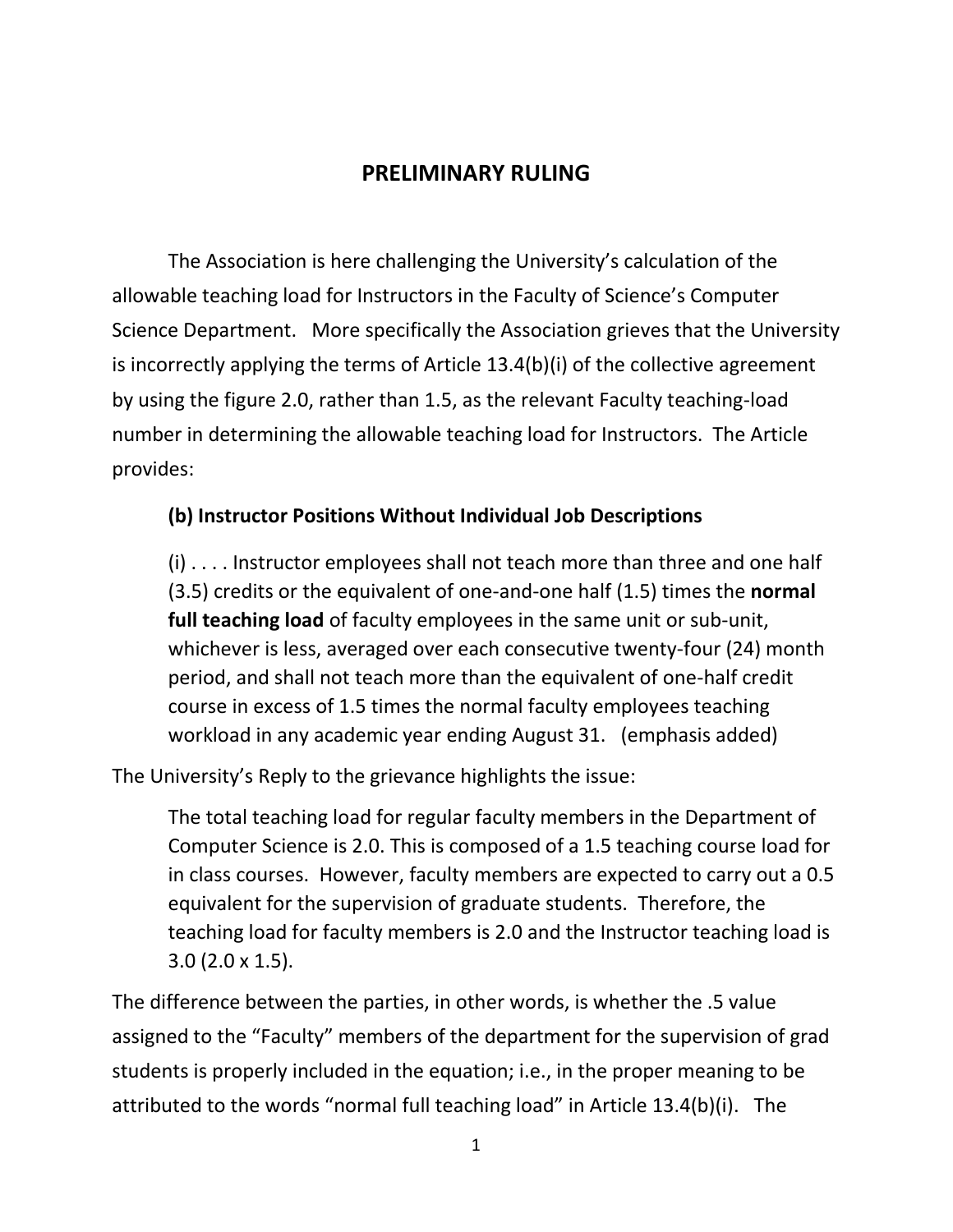University submits that that very issue has already been determined in a June  $11<sup>th</sup>$ , 2015 Award of Arbitrator Paula Knopf, and that there is nothing more to litigate here. The Association responds that the finding in Arbitrator Knopf's award rested on the "practice" in the Faculty of Arts and Social Sciences (FASS), and that the practice in the Faculty of Science, including the Department of Computer Science, has been different. In particular, the Association asserts that the practice here is that the credit to Faculty for such activities as the supervision of grad students has historically *not* been included in the Instructor workload calculation.

The Association is of course correct that the Award of Arbitrator Knopf involved a dispute over the calculation of workload for Instructors in the Faculty of Arts and Social Sciences. Notwithstanding that the dispute was over the workload of the Instructors, Arbitrator Knopf noted at the top of page 5 that "[much] of the evidence and argument focused on the Faculty members' "normal teaching load" because the formula for Instructors' workload is determined by an equation that factors in the number of credits attributed to Faculty employees".

New language was added to the collective agreement in the 2014 bargaining round limiting the "teaching workload" of each faculty member to "less than 2.5 credits". Notwithstanding that language, the Association attempted to make a case that some of the history plus the verbal exchanges between the parties in that bargaining led it to conclude that the faculty members would never be assigned more than 2.0 in teaching credits, and that the limit for Instructors, consequently, would be 3.0. On the evidence, Arbitrator Knopf rejected that submission, and found instead that the matter fell to be determined simply on the basis of the language of the collective agreement. She thus set that language out in summary form, commencing at page 28, as follows:

2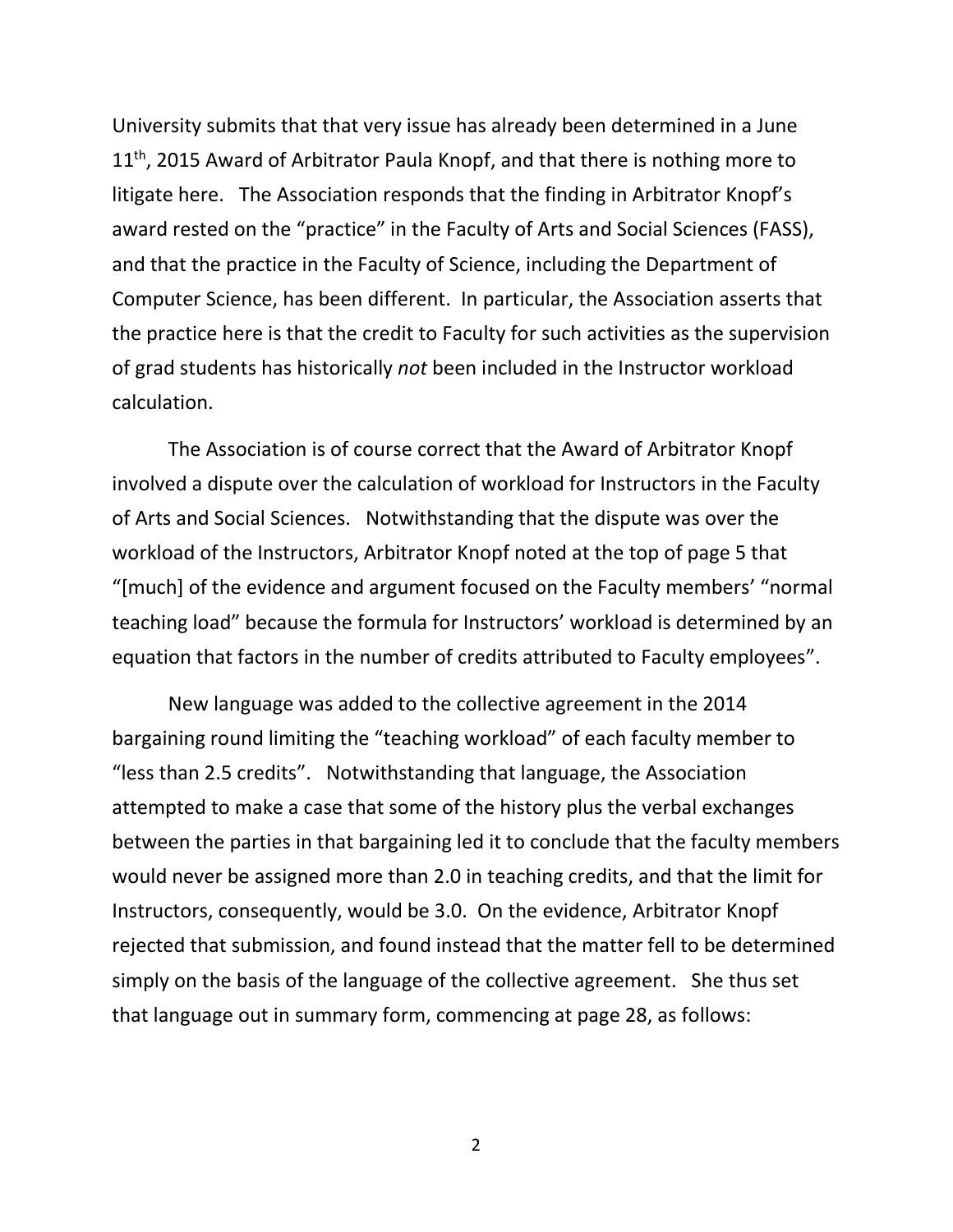Faculty:

- "normal workload" includes teaching, research/scholarly/creative activities, and service to the University; Article 13.1

- "normal workload" is defined for each Faculty by past practice; Article 13.2(a)

- "the Dean assign teaching duties . . . consistent with the normal teaching load of the faculty and department in question"; Article 13.2(b)

- "normal teaching load" within a Faculty is defined by past practice in relation to the number of full-course equivalents per faculty member; Article 13.2(a)

- factors affecting the "teaching workload" include, but are not limited to, the items listed in Article 13.2(f)

- "teaching duties" include, but are not limited to, advising students and prospective students, and conducting scheduled classes; Article 13.2(b)

- a faculty member will be assigned a "teaching workload of less than 2.5 credits"; Article 13.2(a)

### **Instructors**

- "general workload" includes teaching responsibilities, professional development, assigned administrative tasks and the duties in the assigned job description; Article 13.4

- the provisions of Article 13.2(f) apply to Instructors; Article 13.4(vi)

- Instructor employees shall not teach

• more than 3.5 credits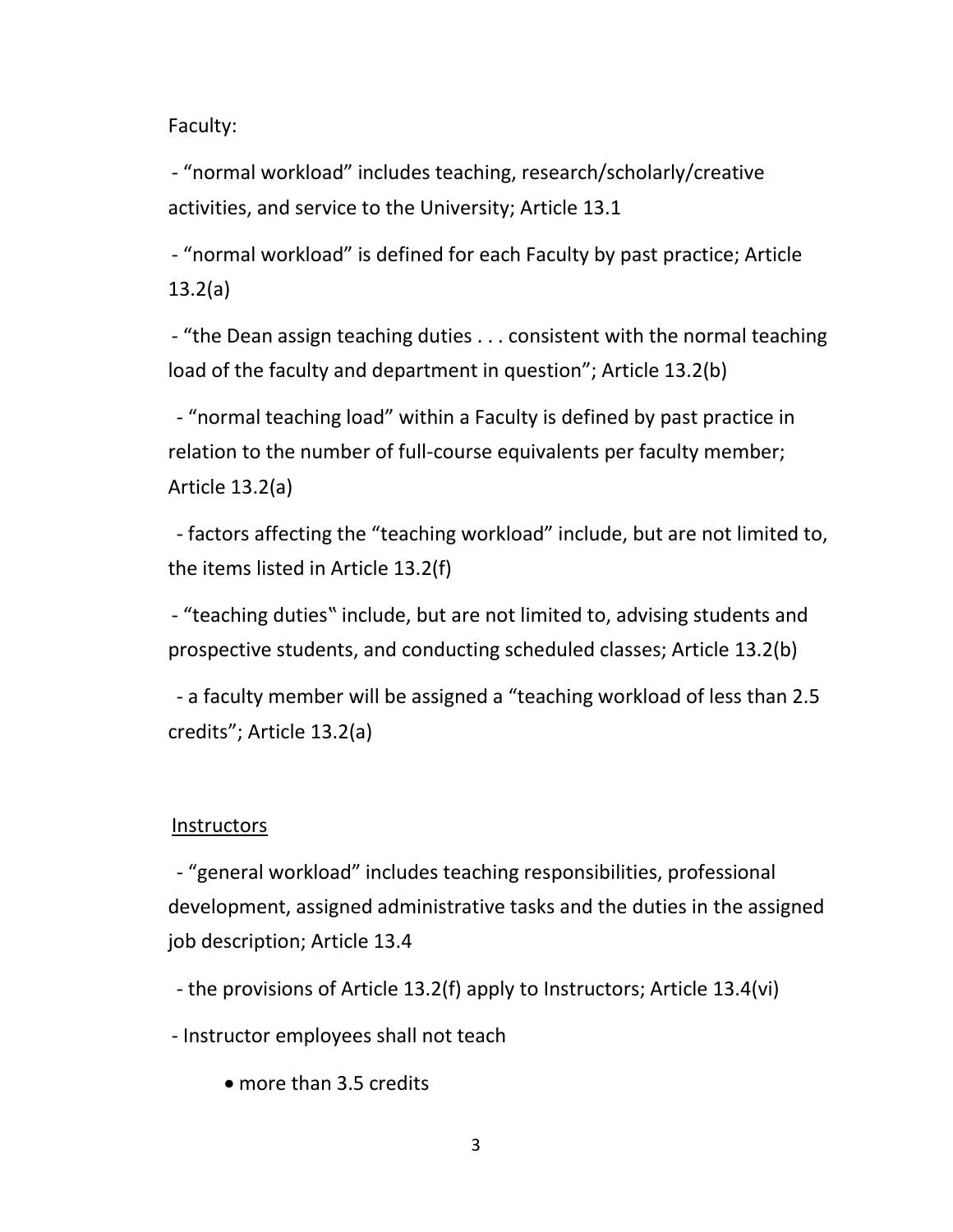**OR** 

• 1.5 x the "normal full teaching load of faculty employees in the same unit" whichever is less, averaged over each consecutive 24 month period

**AND** shall not teach

• more than 1 half-credit course in excess of 1.5 x the normal faculty employees' " teaching workload" in any academic year; Article 13.4(b)

Synthesizing all of that, Arbitrator Knopf concluded, at the bottom of page 29:

This exercise illustrates that the Collective Agreement use of the term "teaching workload" includes the scheduled classes, **as well as the duties listed in 13.2(f)**, many of which relate to classroom instruction, but others that can be fairly characterized as "less formal teaching" or non-classroom teaching duties. Further, the Deans, Chairs/Directors "assign teaching duties" [13.20(b)] and must give consideration to the factors in 13.2(f) "affecting teaching workload". Teaching duties include scheduled classes and other non-scheduled responsibilities. **Therefore, it must be accepted that in calculating the number that is to be attributed to the "normal full teaching load of faculty employees", both the scheduled classes and nonclassroom duties can and should be factored into the final number.** That is important for the operation of Article 13.4(b)(i). It means that the "full teaching load" becomes the multiplier used in the equation.

(emphasis added)

That is the determination that the University here submits provides a total and binding answer to the claim sought to be asserted in the current grievance.

4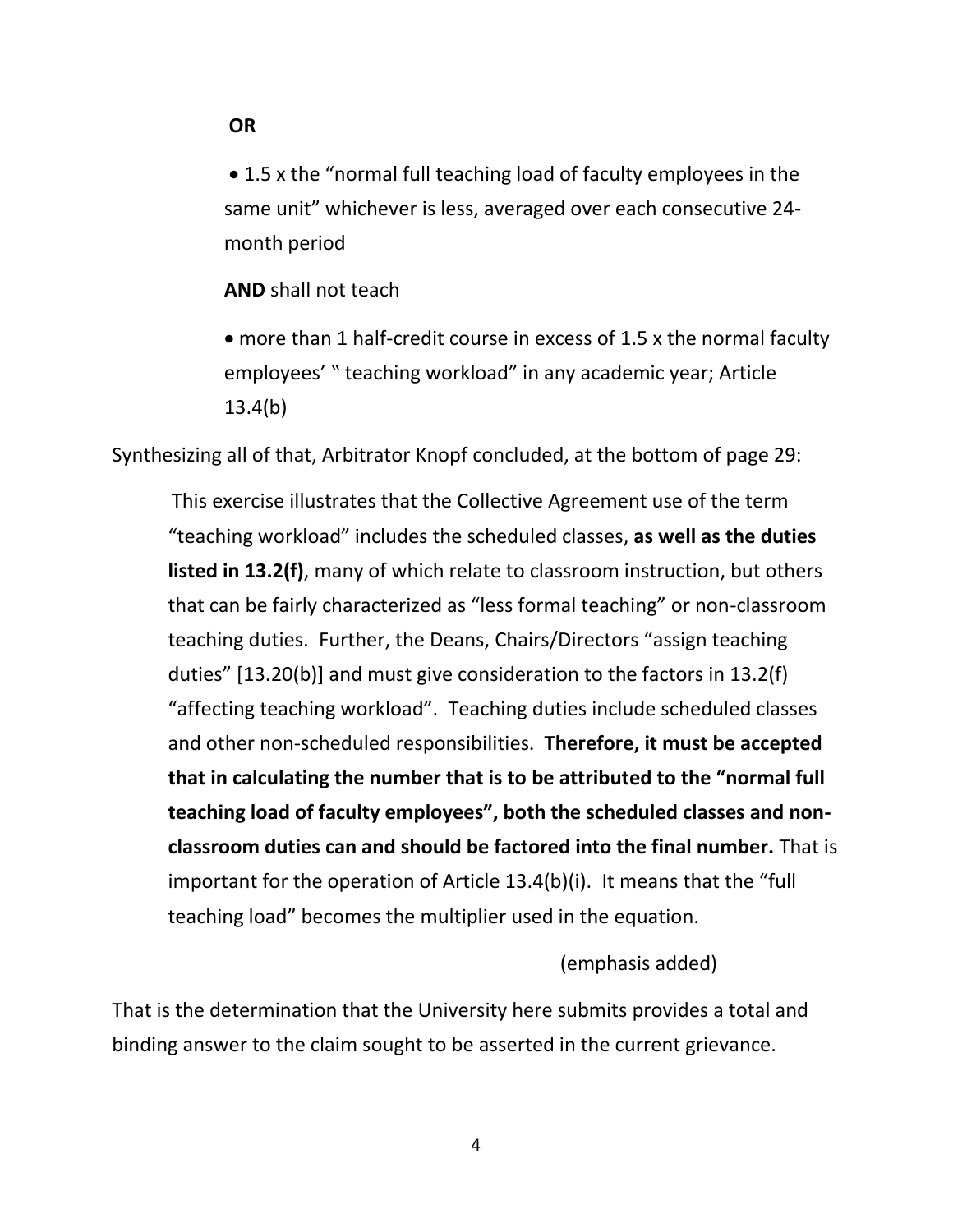Whether referred to as *res judicata,* abuse of process, or issue estoppel, (or as more commonly characterized in the extra-judicial arbitration sphere, "arbitral deference"), the requirements for such are not in dispute. As set out in the decision of Arbitrator Steinberg, for example, in *The Society of Professional Engineers and OPG,* 2016 CanLii 16041:

[67] The Supreme Court of Canada has described issue estoppel as precluding …the relitigation of issues previously decided in court in another proceeding. For issue estoppel to be successfully invoked, three preconditions must be met: (1) the issue must be the same as the one decided in the prior decision; (2) the prior judicial decision must have been final; and (3) the parties to both proceedings must be the same, or their privies (Danyluk v. Ainsworth Technologies Inc., [2001] 2 S.C.R. 460, 2001 SCC 44 (CanLII), at para. 25, per Binnie J.).

The question that arises in the present matter is whether in all material respects the issue before me here is in fact the same issue as that decided under this collective agreement by Arbitrator Knopf.

Based on what is being asserted at this point, I have to find that it is not. To conclude that the present matter raises the same issue that has effectively been disposed of by Arbitrator Knopf requires a virtual symmetry in the facts. This collective agreement is replete with reference to "past practice", and as Arbitrator Knopf observed, at page 5 of her Award:

This language allowed for a great deal of variation across the Faculties and Departments at the University.

As a general matter, it must also be noted however, the dispute was centred around the parties' exchanges in bargaining, and the learned Arbitrator found, on the evidence before her, at page 29:

… if there was any shared intention revealed by the evidence, it must be said that **the language cannot be interpreted to mean that teaching load**